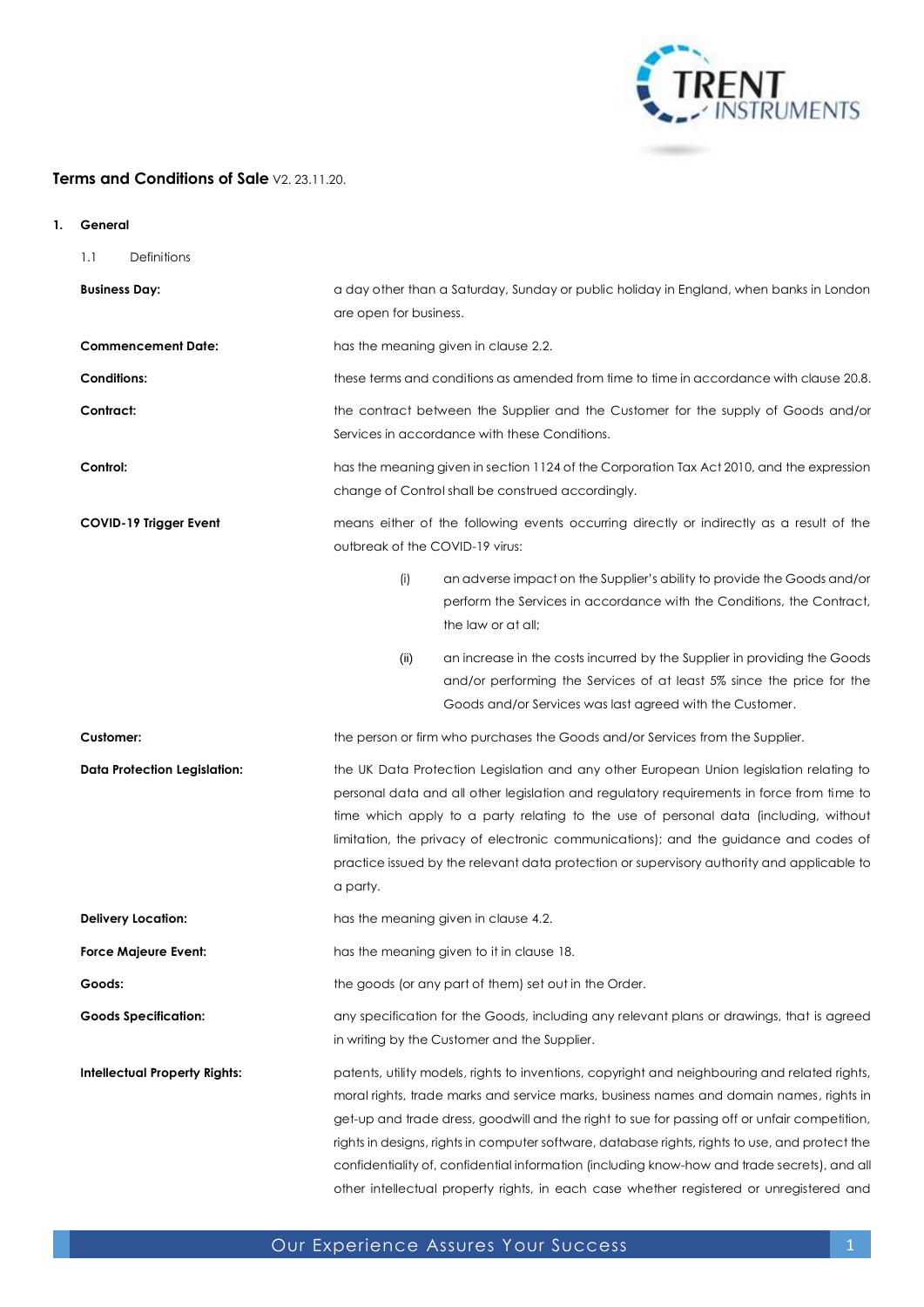

|                                        | including all applications and rights to apply for and be granted, renewals or extensions           |
|----------------------------------------|-----------------------------------------------------------------------------------------------------|
|                                        | of, and rights to claim priority from, such rights and all similar or equivalent rights or forms of |
|                                        | protection which subsist or will subsist now or in the future in any part of the world.             |
| Order:                                 | the Customer's order for the supply of Goods and/or Services, as set out in the Customer's          |
|                                        | purchase order form or the Customer's written acceptance of the Supplier's quotation as             |
|                                        | the case may be.                                                                                    |
| Services:                              | the services supplied by the Supplier to the Customer as set out in the Service Specification.      |
| <b>Service Specification:</b>          | the description or specification for the Services provided in writing by the Supplier to the        |
|                                        | Customer.                                                                                           |
| Supplier:                              | Trent Instruments Limited registered in England and Wales with company number 05415135.             |
| <b>Supplier Materials:</b>             | has the meaning given in clause 8.1.7.                                                              |
| <b>UK Data Protection Legislation:</b> | all applicable data protection and privacy legislation in force from time to time in the UK         |
|                                        | including the General Data Protection Regulation ((EU) 2016/679); the Data Protection Act           |
|                                        | 2018; the Privacy and Electronic Communications Directive (2002/58/EC) (as updated by               |
|                                        | Directive 2009/136/EC) and the Privacy and Electronic Communications Regulations 2003               |
|                                        | (SI 2003/2426) as amended.                                                                          |

- 1.2 No representative or agent of the Supplier has any authority to agree any terms or make any representations that are inconsistent with these Conditions or the quotation. The Supplier will not be bound by any statements made by any person purporting to act on the Supplier's behalf as to these Conditions or the quotation or any statements as to the delivery, quality, performance or suitability of the Goods unless any such statement is specifically confirmed in writing by a duly authorised officer of the Supplier and annexed to the Order.
- 1.3 Orders accepted by the Supplier can be cancelled only with the written consent of the Supplier, such consent to be in the Suppliers absolute discretion and then only by payment of reasonable cancellation charges which shall include expenses already incurred and account of commitments made by the Supplier together with a sum twenty per cent of the contract price.
- 1.4 The placing of an Oder will be deemed to be full acceptance of these Conditions.

## **2. Basis of Contract**

- 2.1 The Order constitutes an offer by the Customer to purchase Goods or Services or Goods and Services in accordance with these Conditions.
- <span id="page-1-0"></span>2.2 The Order shall only be deemed to be accepted when the Supplier issues written acceptance of the Order at which point and on which date the Contract shall come into existence (**Commencement Date**).
- 2.3 Any samples, drawings, descriptive matter or advertising issued by the Supplier and any descriptions of the Goods or illustrations or descriptions of the Services contained in the Supplier's catalogues or brochures are issued or published for the sole purpose of giving an approximate idea of the Services and/or Goods described in them. They shall not form part of the Contract nor have any contractual force.
- 2.4 These Conditions apply to the Contract to the exclusion of any other terms that the Customer seeks to impose or incorporate, or which are implied by law, trade custom, practice or course of dealing.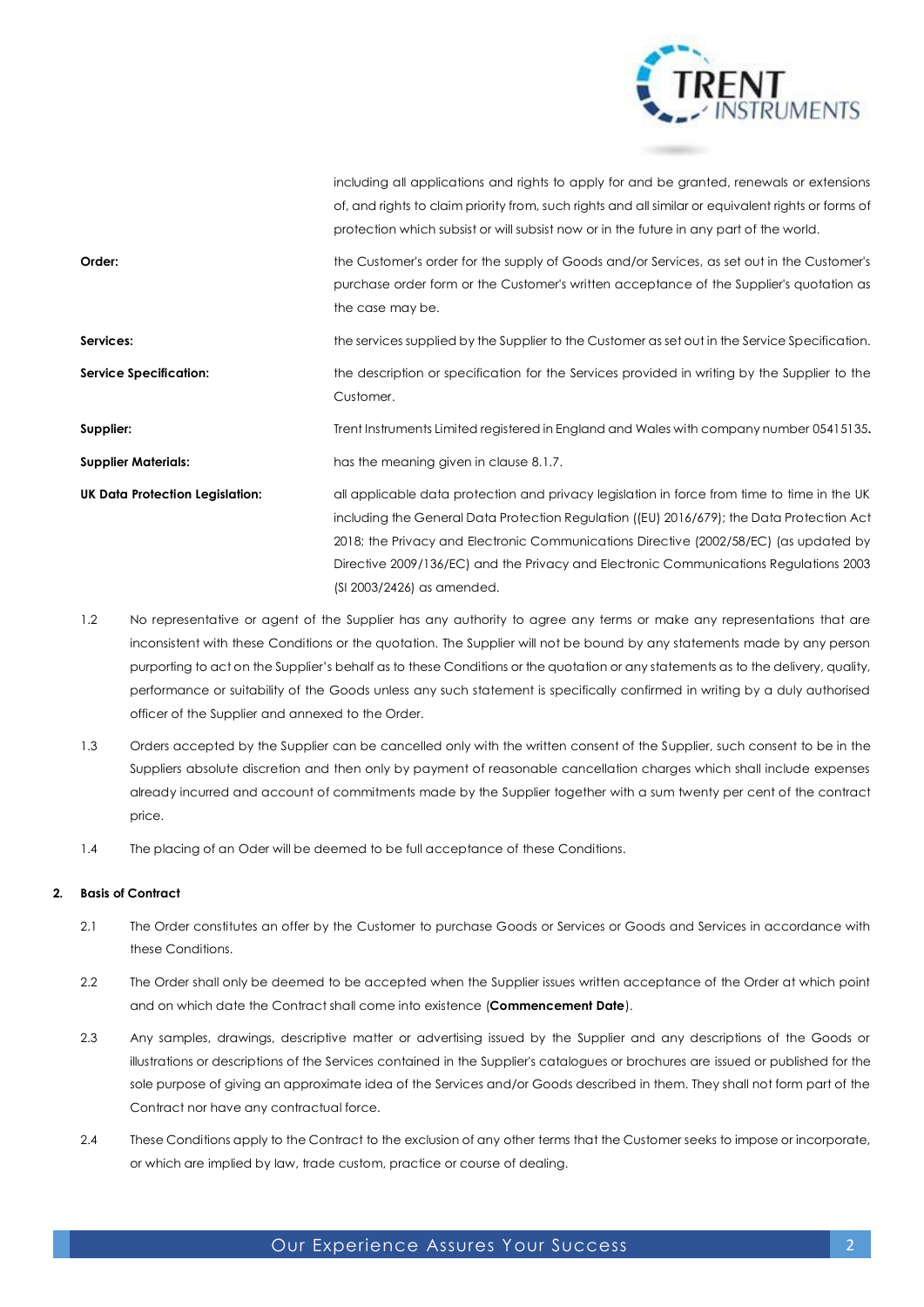

- 2.5 Any quotation given by the Supplier shall not constitute an offer, and is only valid for a period of 90 Business Days from its date of issue.
- 2.6 All of these Conditions shall apply to the supply of both Goods and Services except where application to one or the other is specified.

## **3. Goods**

- 3.1 The Goods are described in the Goods Specification.
- <span id="page-2-1"></span>3.2 To the extent that the Goods are to be manufactured in accordance with a Goods Specification supplied by the Customer, the Customer shall indemnify the Supplier against all liabilities, costs, expenses, damages and losses (including any direct, indirect or consequential losses, loss of profit, loss of reputation and all interest, penalties and legal costs (calculated on a full indemnity basis) and all other professional costs and expenses) suffered or incurred by the Supplier arising out of or in connection with any claim made against the Supplier for actual or alleged infringement of a third party's intellectual property rights arising out of or in connection with the Supplier's use of the Goods Specification. This clause [3.2](#page-2-1) shall survive termination of the Contract.
- 3.3 The Supplier reserves the right to amend the Goods Specification if required by any applicable statutory or regulatory requirement, and the Supplier shall notify the Customer in any such event.

## **4. Delivery of Goods**

- 4.1 The Supplier shall ensure that:
	- 4.1.1 each delivery of the Goods is accompanied by a delivery note which shows the date of the Order, the type and quantity of the Goods, special storage instructions (if any) and, if the Order is being delivered by instalments, the outstanding balance of Goods remaining to be delivered; and
	- 4.1.2 it states clearly on the delivery note any requirement for the Customer to return any packaging material to the Supplier. The Customer shall make any such packaging materials available for collection at such times as the Supplier shall reasonably request.
- <span id="page-2-0"></span>4.2 The Supplier shall deliver the Goods to the location set out in the Order or such other location as the parties may agree (**Delivery Location**) at any time after the Supplier notifies the Customer that the Goods are ready.
- 4.3 Delivery of the Goods shall be completed on the completion of unloading of the Goods at the Delivery Location.
- 4.4 Any dates quoted for delivery of the Goods are approximate only, and the time of delivery is not of the essence. The Supplier shall not be liable for any delay in delivery of the Goods that is caused by a Force Majeure Event or the Customer's failure to provide the Supplier with adequate delivery instructions or any other instructions that are relevant to the supply of the Goods.
- 4.5 If the Supplier fails to deliver the Goods, its liability shall be limited to the costs and expenses incurred by the Customer in obtaining replacement goods of similar description and quality in the cheapest market available, less the price of the Goods. The Supplier shall have no liability for any failure to deliver the Goods to the extent that such failure is caused by a Force Majeure Event or the Customer's failure to provide the Supplier with adequate delivery instructions for the Goods or any relevant instruction related to the supply of the Goods.
- 4.6 If the Customer fails to take delivery of the Goods within three Business Days of the Supplier notifying the Customer that the Goods are ready, then except where such failure or delay is caused by a Force Majeure Event or by the Supplier's failure to comply with its obligations under the Contract in respect of the Goods: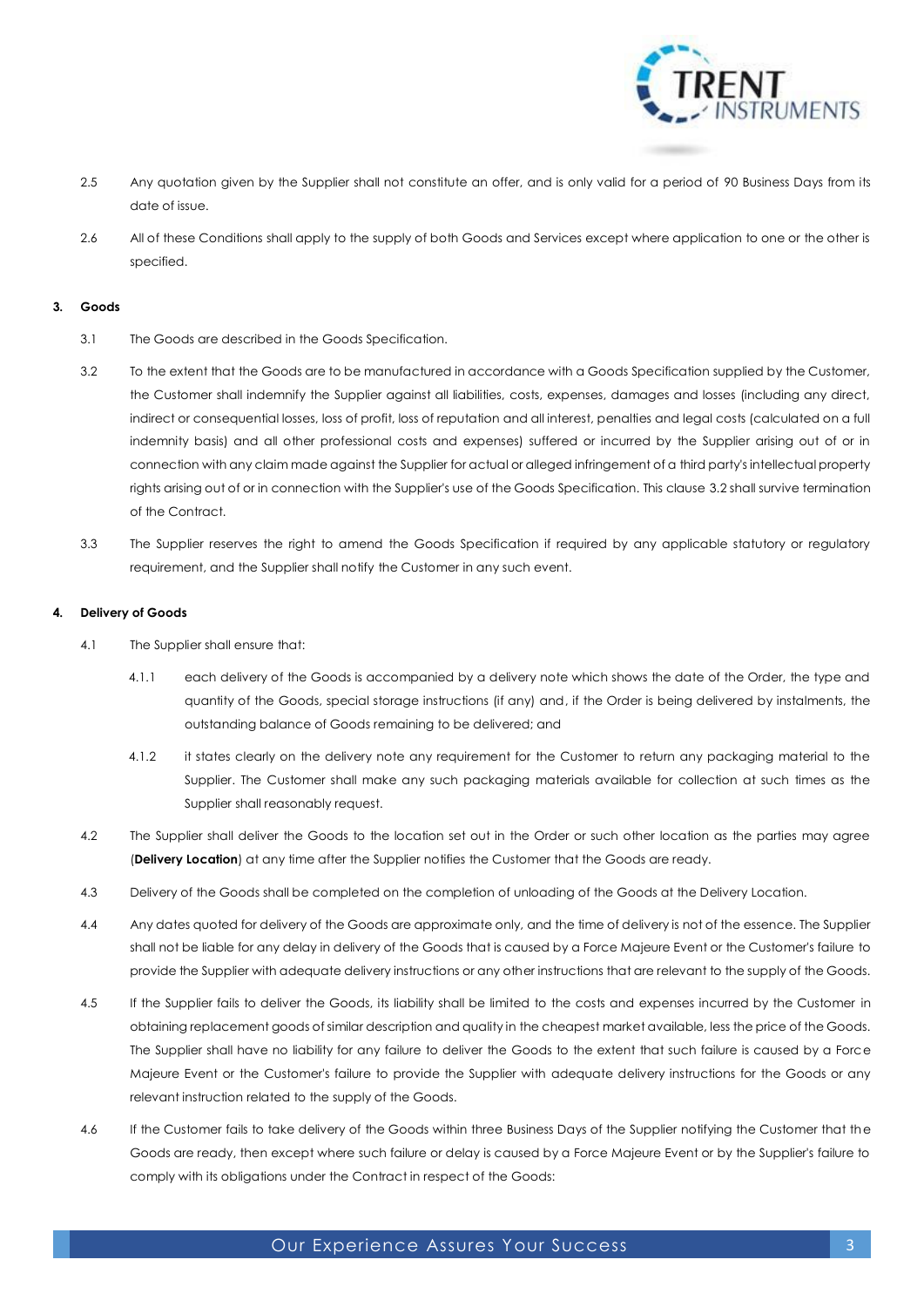

- 4.6.1 delivery of the Goods shall be deemed to have been completed at 9.00 am on the third Business Day following the day on which the Supplier notified the Customer that the Goods were ready; and
- 4.6.2 the Supplier shall store the Goods until delivery takes place, and charge the Customer for all related costs and expenses (including insurance).
- 4.7 If ten Business Days after the day on which the Supplier notified the Customer that the Goods were ready for delivery the Customer has not taken delivery of them, the Supplier may resell or otherwise dispose of part or all of the Goods and, after deducting reasonable storage and selling costs, account to the Customer for any excess over the price of the Goods or charge the Customer for any shortfall below the price of the Goods.
- 4.8 If the Supplier delivers up to and including 5% more or less than the quantity of Goods ordered the Customer may not reject them, but on receipt of notice from the Customer that the wrong quantity of Goods was delivered, the Supplier shall make a pro rata adjustment to the invoice for the Goods.
- 4.9 The Supplier may deliver the Goods by instalments, which shall be invoiced and paid for separately. Each instalment shall constitute a separate contract. Any delay in delivery or defect in an instalment shall not entitle the Customer to cancel any other instalment.
- <span id="page-3-1"></span>4.10 All export orders have to be shipped, totally, in accordance with HMRC documentation & VAT regulations (including proof of shipment, overseas receipt & record retention). All freight forwarding must be conducted via the Suppliers approved agent. There will be no exceptions to this stipulation.

## <span id="page-3-3"></span>**5. Quality of Goods**

- 5.1 The Supplier warrants that on delivery, and for a period of 12 months from the date of delivery (warranty period), the Goods shall:
	- 5.1.1 conform with the Goods Specification;
	- 5.1.2 be free from material defects in design, material and workmanship; and
	- 5.1.3 be of satisfactory quality (within the meaning of the Sale of Goods Act 1979); and
	- 5.1.4 be fit for any purpose held out by the Supplier.
- <span id="page-3-2"></span>5.2 Subject to clause [5.3,](#page-3-0) the Supplier shall, at its option, repair or replace the defective Goods, or refund the price of the defective Goods in full if:
	- 5.2.1 the Customer gives notice in writing during the warranty period within a reasonable time of discovery that some or all of the Goods do not comply with the warranty set out in claus[e 4.10;](#page-3-1)
	- 5.2.2 the Supplier is given a reasonable opportunity of examining such Goods; and
	- 5.2.3 the Customer (if asked to do so by the Supplier) returns such Goods to the Supplier's place of business at the Customer's cost.
- <span id="page-3-0"></span>5.3 Goods returned to the Supplier for inspection (rejection/overhaul/repair) must have a purchase order included. Goods will be booked in and stored safely and the Customer will be contacted with a Non Conformance Report (NCR). If after 6 months the Supplier has received no instructions or replies to communications from the Customer, the property in the Goods or materials shall be deemed to pass to the Supplier, who shall be entitled to deal with the Goods or materials as it sees fit.
- 5.4 The Supplier shall not be liable for the Goods' failure to comply with the warranty in claus[e 4.10](#page-3-1) if:

## Our Experience Assures Your Success 44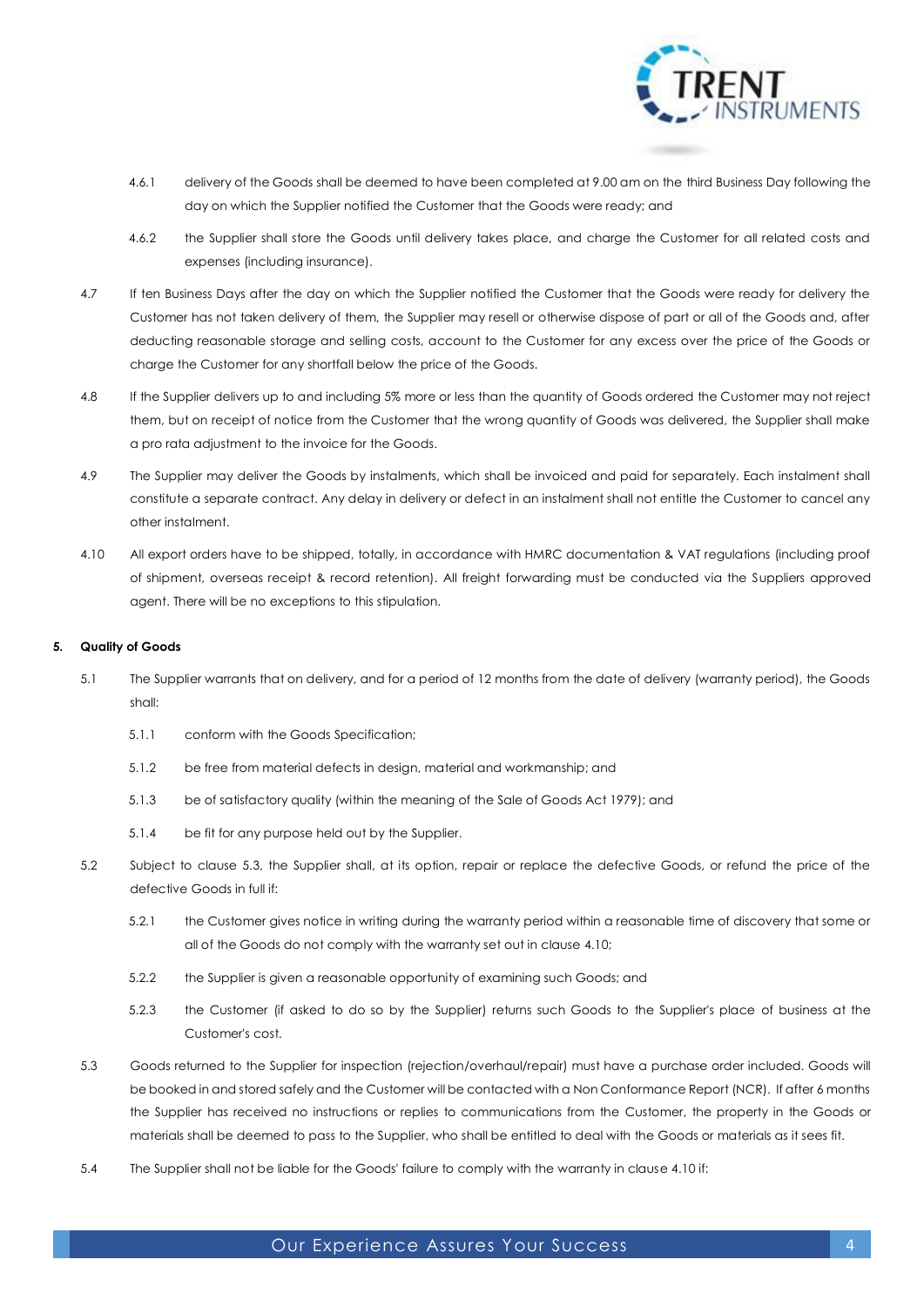

- 5.4.1 the Customer makes any further use of such Goods after giving a notice in accordance with clause [5.2.1;](#page-3-2)
- 5.4.2 the defect arises because the Customer failed to follow the Supplier's oral or written instructions as to the storage, installation, commissioning, use or maintenance of the Goods or (if there are none) good trade practice;
- 5.4.3 the defect arises as a result of the Supplier following any drawing, design or Goods Specification supplied by the Customer;
- 5.4.4 the Customer alters or repairs such Goods without the written consent of the Supplier;
- 5.4.5 the defect arises as a result of fair wear and tear, wilful damage, negligence, or abnormal working conditions; or
- 5.4.6 the Goods differ from Goods Specification as a result of changes made to ensure they comply with applicable statutory or regulatory standards.
- 5.5 Except as provided in this clause [5,](#page-3-3) the Supplier shall have no liability to the Customer in respect of the Goods' failure to comply with the warranty set out in claus[e 4.10.](#page-3-1)
- 5.6 The terms of these Conditions shall apply to any repaired or replacement Goods supplied by the Supplier.

## **6. Title and Risk**

- 6.1 The risk in the Goods shall pass to the Customer on completion of delivery.
- 6.2 Title to the Goods shall not pass to the Customer until:
	- 6.2.1 the Supplier receives payment in full (in cash or cleared funds) for the Goods; or
	- 6.2.2 the Customer resells the Goods, in which case title to the Goods shall pass to the Customer at the time specified in claus[e 6.4.](#page-4-0)
- 6.3 Until title to the Goods has passed to the Customer, the Customer shall:
	- 6.3.1 store the Goods separately from all other goods held by the Customer so that they remain readily identifiable as the Supplier's property;
	- 6.3.2 not remove, deface or obscure any identifying mark or packaging on or relating to the Goods;
	- 6.3.3 maintain the Goods in satisfactory condition and keep them insured against all risks for their full price on the Supplier's behalf from the date of delivery;
	- 6.3.4 notify the Supplier immediately if it becomes subject to any of the events listed in claus[e 16.1.2](#page-8-0) to clause [16.1.4;](#page-8-1) and
	- 6.3.5 give the Supplier such information as the Supplier may reasonably require from time to time relating to:
		- 6.3.5.1 the Goods; and
		- 6.3.5.2 the ongoing financial position of the Customer.
- <span id="page-4-0"></span>6.4 Subject to clause [6.5,](#page-4-1) the Customer may resell or use the Goods in the ordinary course of its business (but not otherwise) before the Supplier receives payment for the Goods. However, if the Customer resells the Goods before that time:
	- 6.4.1 it does so as principal and not as the Supplier's agent; and
	- 6.4.2 title to the Goods shall pass from the Supplier to the Customer immediately before the time at which resale by the Customer occurs.
- <span id="page-4-1"></span>6.5 At any time before title to the Goods passes to the Customer, the Supplier:

## Our Experience Assures Your Success 5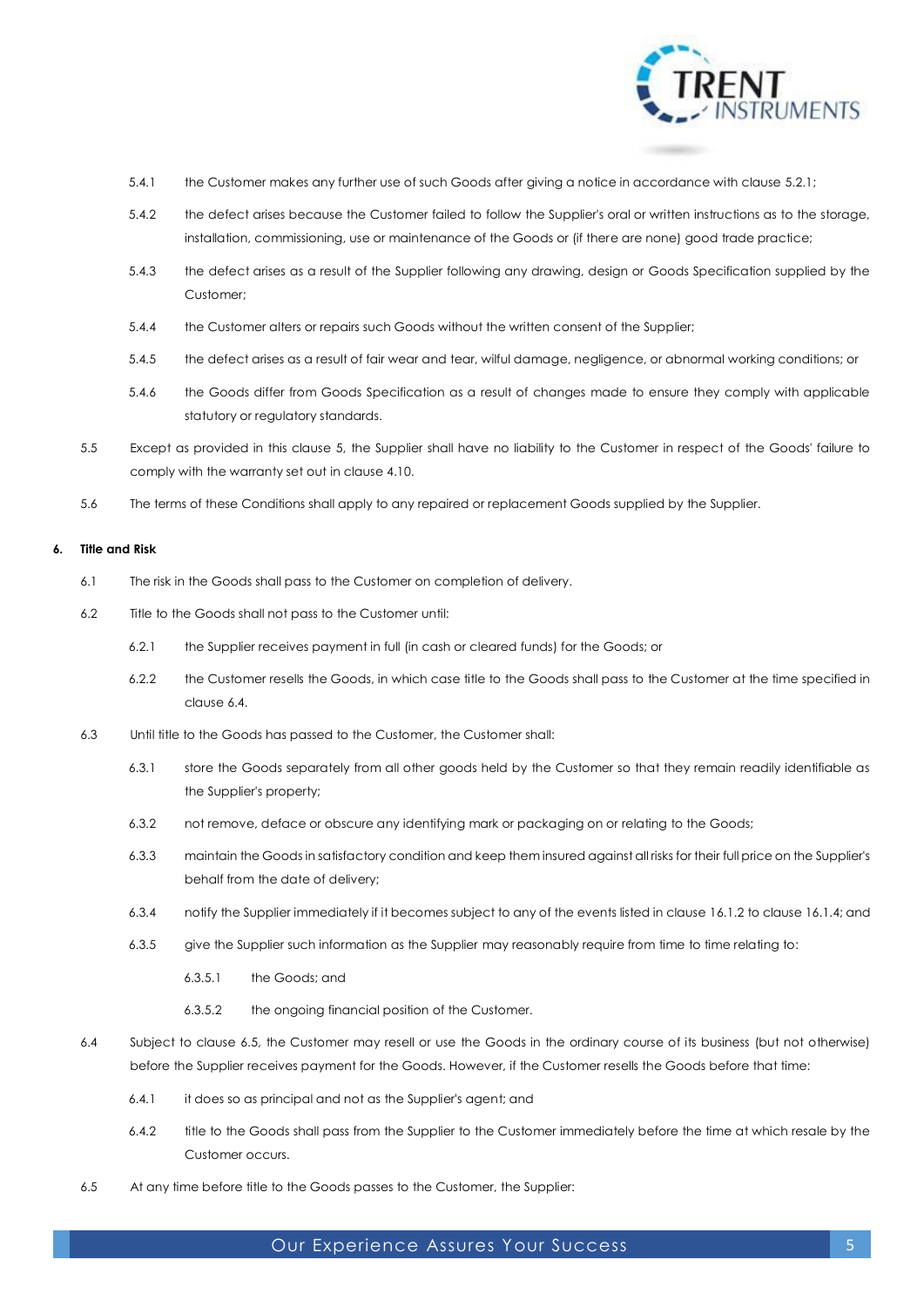

- 6.5.1 may by notice in writing, terminate the Customer's right under clause [6.4](#page-4-0) to resell the Goods or use them in the ordinary course of its business; and
- 6.5.2 require the Customer to deliver up all Goods in its possession that have not been resold, or irrevocably incorporated into another product and if the Customer fails to do so promptly, enter any premises of the Customer or of any third party where the Goods are stored in order to recover them.

## <span id="page-5-2"></span>**7. Supply of Services**

- 7.1 The Supplier shall supply the Services to the Customer in accordance with the Service Specification in all material respects.
- 7.2 The Supplier shall use all reasonable endeavours to meet any performance dates for the Services but any such dates shall be estimates only and time shall not be of the essence for the performance of the Services.
- 7.3 The Supplier reserves the right to amend the Service Specification if necessary to comply with any applicable law or regulatory requirement, or if the amendment will not materially affect the nature or quality of the Services, and the Supplier shall notify the Customer in any such event.
- 7.4 The Supplier warrants to the Customer that the Services will be provided using reasonable care and skill.

## **8. Customer's Obligations**

- 8.1 The Customer shall:
	- 8.1.1 ensure that the terms of the Order and any information it provides in the Service Specification and the Goods Specification are complete and accurate;
	- 8.1.2 co-operate with the Supplier in all matters relating to the Services;
	- 8.1.3 provide the Supplier, its employees, agents, consultants and subcontractors, with access to the Customer's premises, office accommodation and other facilities as reasonably required by the Supplier to provide the Services;
	- 8.1.4 provide the Supplier with such information and materials as the Supplier may reasonably require in order to supply the Services, and ensure that such information is complete and accurate in all material respects;
	- 8.1.5 obtain and maintain all necessary licences, permissions and consents which may be required for the Services before the date on which the Services are to start;
	- 8.1.6 comply with all applicable laws, including health and safety laws;
	- 8.1.7 keep all materials, equipment, documents and other property of the Supplier (**Supplier Materials**) at the Customer's premises in safe custody at its own risk, maintain the Supplier Materials in good condition until returned to the Supplier, and not dispose of or use the Supplier Materials other than in accordance with the Supplier's written instructions or authorisation; and
	- 8.1.8 comply with any additional obligations as set out in the Service Specification and the Goods Specification.
- <span id="page-5-1"></span><span id="page-5-0"></span>8.2 If the Supplier's performance of any of its obligations under the Contract is prevented or delayed by any act or omission by the Customer or failure by the Customer to perform any relevant obligation (**Customer Default**):
	- 8.2.1 without limiting or affecting any other right or remedy available to it, the Supplier shall have the right to suspend performance of the Services until the Customer remedies the Customer Default, and to rely on the Customer Default to relieve it from the performance of any of its obligations in each case to the extent the Customer Default prevents or delays the Supplier's performance of any of its obligations;

## Our Experience Assures Your Success 6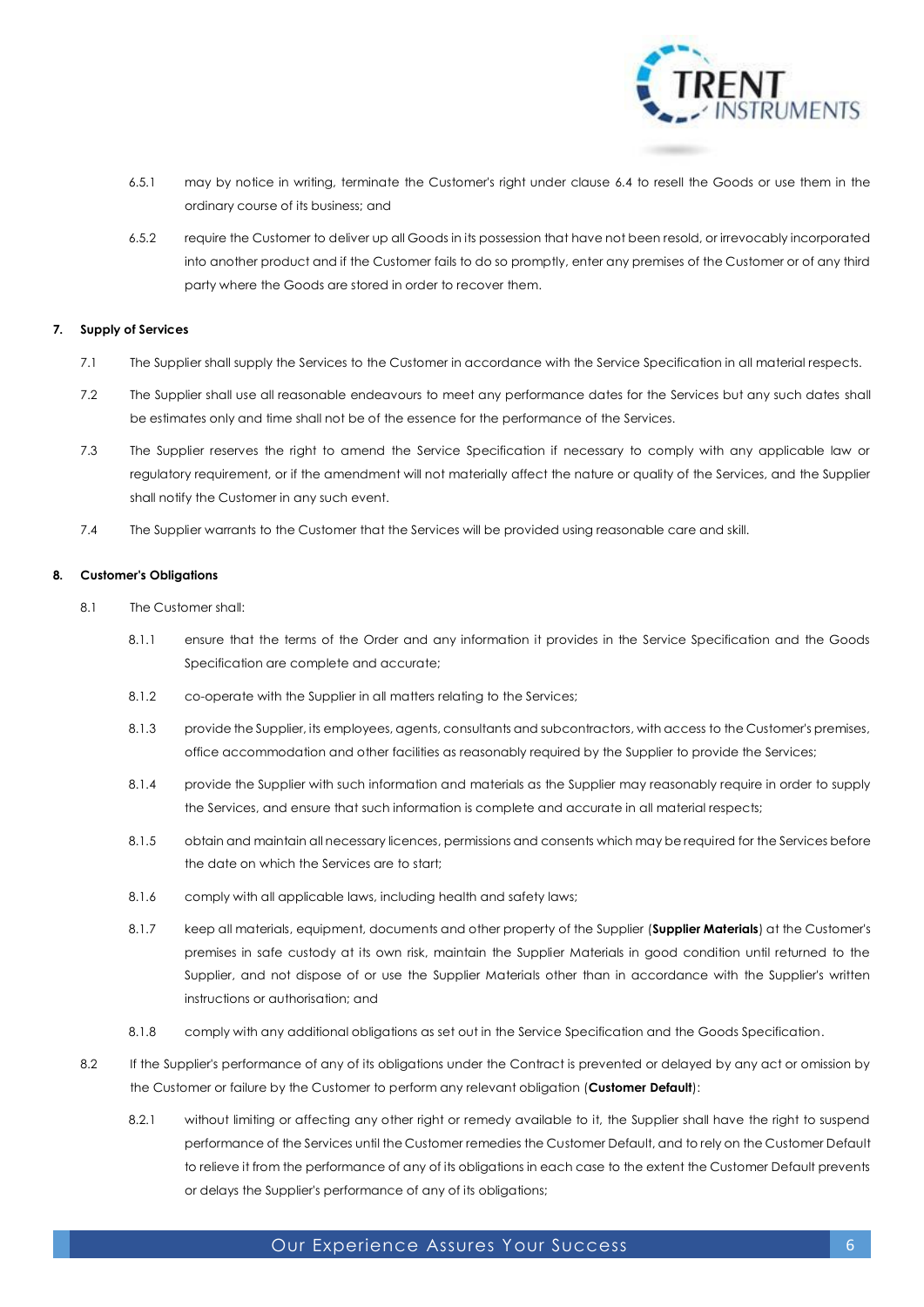

- 8.2.2 the Supplier shall not be liable for any costs or losses sustained or incurred by the Customer arising directly or indirectly from the Supplier's failure or delay to perform any of its obligations as set out in this clause [8.2;](#page-5-1) and
- 8.2.3 the Customer shall reimburse the Supplier on written demand for any costs or losses sustained or incurred by the Supplier arising directly or indirectly from the Customer Default.

## **9. Charges and Payment**

- 9.1 Charges quoted or agreed for Goods manufactured by the Supplier, or Services supplied by the Supplier are based on the cost of labour and materials prevailing at the time of the Contract. Such prices may be increased by the Supplier in line with any increases in the cost of labour and materials between the date of quotation or Contract and the date of supply of Goods or Services.
- 9.2 All charges are strictly nett cash against invoice unless otherwise stated and are exclusive of purchase tax VAT or any similar taxes, levies or duties. The Supplier reserves the right to charge interest without notice on accounts overdue at 5% above Lloyds Bank base rate for the time being on a daily basis and compounded by three monthly rests.
- 9.3 All charges are "ex works" unless otherwise stated. Packing and carriage charges will be applied at the Suppliers rate at the time of invoicing.

#### <span id="page-6-0"></span>**10. Invoice and Payment**

- 10.1 Terms of Payment are strictly pro forma until a credit account is established. Payment pursuant to a credit account is 30 days nett month account (NMA) from date of invoice unless specifically agreed in writing by a Director of the Supplier. If any sum due remains outstanding (whether demanded or not) the Supplier shall be entitled to interest thereon until payment (after as well as before any judgement) at 5% above Lloyds Bank base rate applicable at that time. Time for payment shall be of the essence of the Contract.
- 10.2 The Customer shall make the payments provided for under these terms in full and shall not be entitled to make any deductions or set‐off against any payment by reason of any claim arising under this or any other contract or for any other reason.
- 10.3 As all Goods are supplied against the specific requirements of each Buyers' individual Order, alterations, cancellations or returns cannot be made without the Supplier's consent. In such circumstances all work carried out against the Order must be paid for in full.
- 10.4 Should default be made by the Customer by not paying any sum or instalment due under any Order as and when it becomes due, the Supplier shall have the right to suspend all further deliveries until the default be made good or to cancel the Order so far as any Goods remain to be delivered thereunder.

## **11. Intellectual Property Rights /Indemnity**

- 11.1 All Intellectual Property Rights owned by the Supplier, or produced from or arising as a result of the performance of any Contract shall, so far as not already vested, become the absolute property of the Supplier, and the Customer shall do all that is reasonably necessary to ensure that such rights vest in the Supplier by the execution of appropriate instruments or the making of agreements with third parties.
- 11.2 Customer may only use Intellectual Property Rights owned by the Supplier when express permission in writing has been obtained by the Customer from the Supplier and on terms specified by the Supplier.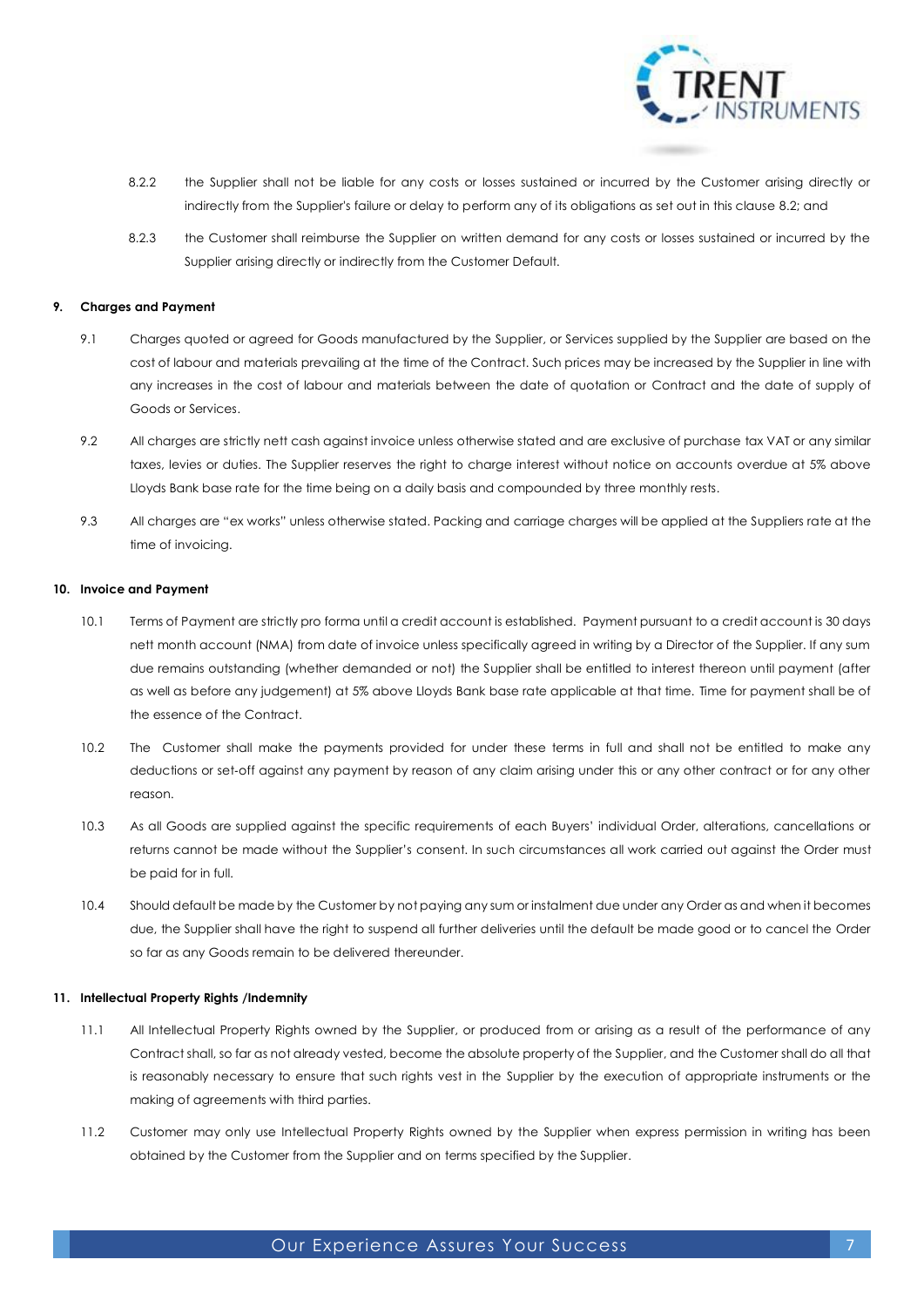

- 11.3 The Customer grants the Supplier a fully paid-up, non-exclusive, royalty-free non-transferable licence to copy and modify any materials provided by the Customer to the Supplier for the term of the Contract for the purpose of providing the Services to the Customer.
- 11.4 Illustrations and other advertising matter supplied by the Supplier represent generally the Goods offered but are not binding in points of detail as improvements are being constantly made in design. All drawings are submitted in confidence and must not be copied, shown to any third party, or used for any other purpose whatsoever without our agreement in writing.

#### **12. Data Protection**

- 12.1 Both parties will comply with all applicable requirements of the Data Protection Legislation and their respective privacy policies.
- 12.2 The parties acknowledge and agree that neither party will be processing personal data on behalf of each other than business contact data for the purpose of delivering the Goods and Services. In the event that either party is required to process personal data on behalf of the other, the parties agree that they will enter into an appropriate agreement.

## **13. Customer's Property**

13.1 Any goods or materials given or supplied free issue or otherwise by the Customer to the Supplier for the performance of Services by the Supplier shall remain at the sole risk of the Customer who shall keep any such items insured to their full value. In the event that such goods or materials and the Supplier, having first carried out the Services, has given the Customer notice in writing that the goods or materials are ready for collection, then upon the expiry of six months from the date of such notice, the property in the goods or materials shall be deemed to pass to the Supplier, who shall be entitled to deal with the goods or materials as it sees fit.

#### <span id="page-7-1"></span>**14. Confidentiality**

- 14.1 Each party undertakes that it shall not at any time during the Contract, and for a period of five years after termination of the Contract, disclose to any person any confidential information concerning the business, affairs, customers, clients or suppliers of the other party except as permitted by claus[e 14.2.](#page-7-0)
- <span id="page-7-0"></span>14.2 Each party may disclose the other party's confidential information:
	- 14.2.1 to its employees, officers, representatives or advisers who need to know such information for the purposes of exercising the party's rights or carrying out its obligations under or in connection with the Contract. Each party shall ensure that its employees, officers, representatives or advisers to whom it discloses the other party's confidential information comply with this clause [14;](#page-7-1) and
	- 14.2.2 as may be required by law, a court of competent jurisdiction or any governmental or regulatory authority.
- 14.3 No party shall use any other party's confidential information for any purpose other than to exercise its rights and perform its obligations under or in connection with the Contract.

## <span id="page-7-2"></span>**15. Limitation of Liability: The Customer's Attention is Particularly Drawn to this Clause.**

- 15.1 The limits and exclusions in this clause reflect the insurance cover the Supplier has been able to arrange and the Customer is responsible for making its own arrangements for the insurance of any excess loss.
- 15.2 The restrictions on liability in this clause [15](#page-7-2) apply to every liability arising under or in connection with the Contract including liability in contract, tort (including negligence), misrepresentation, restitution or otherwise.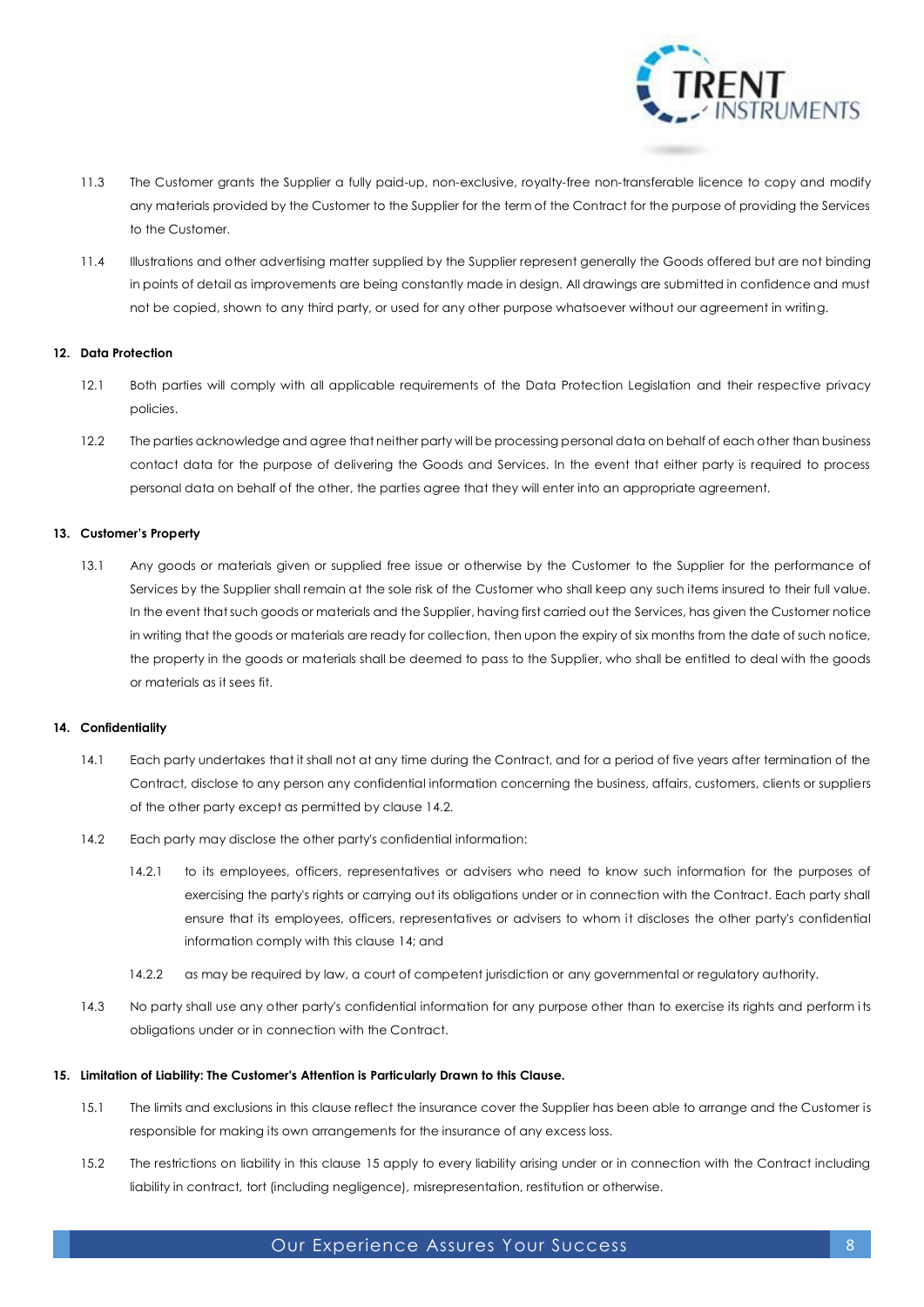

- <span id="page-8-2"></span>15.3 Nothing in the Contract limits any liability which cannot legally be limited, including liability for:
	- 15.3.1 death or personal injury caused by negligence;
	- 15.3.2 fraud or fraudulent misrepresentation;
	- 15.3.3 breach of the terms implied by section 12 of the Sale of Goods Act 1979 or section 2 of the Supply of Goods and Services Act 1982 (title and quiet possession); and
	- 15.3.4 defective products under the Consumer Protection Act 1987.
- 15.4 Subject to clause [15.3,](#page-8-2) the Supplier's total liability to the Customer shall not exceed the price paid by the Customer for the Goods or Services.
	- 15.4.1 Subject to clause [15.3,](#page-8-2) the types the following types of loss are wholly excluded by the Supplier:
		- 15.4.1.1 loss of profits;
		- 15.4.1.2 loss of sales or business;
		- 15.4.1.3 loss of agreements or contracts;
		- 15.4.1.4 loss of anticipated savings;
		- 15.4.1.5 loss of use or corruption of software, data or information;
		- 15.4.1.6 loss of or damage to goodwill; and
		- 15.4.1.7 indirect or consequential loss.
- 15.5 The Supplier has given commitments as to compliance of the Goods and Services with relevant specifications in clause [5](#page-3-3) and claus[e 7.](#page-5-2) In view of these commitments, the terms implied by sections 13 to 15 of the Sale of Goods Act 1979 and sections 3, 4 and 5 of the Supply of Goods and Services Act 1982 are, to the fullest extent permitted by law, excluded from the Contract.
- 15.6 This claus[e 15](#page-7-2) shall survive termination of the Contract.

#### **16. Termination**

- <span id="page-8-1"></span><span id="page-8-0"></span>16.1 Without affecting any other right or remedy available to it, either party may terminate the Contract with immediate effect by giving written notice to the other party if:
	- 16.1.1 the other party commits a material breach of its obligations under the Contract and (if such breach is remediable) fails to remedy that breach within 30 days after receipt of notice in writing to do so;
	- 16.1.2 the other party takes any step or action in connection with its entering administration, provisional liquidation or any composition or arrangement with its creditors (other than in relation to a solvent restructuring), obtaining a moratorium, being wound up (whether voluntarily or by order of the court, unless for the purpose of a solvent restructuring), having a receiver appointed to any of its assets or ceasing to carry on business or, if the step or action is taken in another jurisdiction, in connection with any analogous procedure in the relevant jurisdiction;
	- 16.1.3 the other party suspends, or threatens to suspend, or ceases or threatens to cease to carry on all or a substantial part of its business; or
	- 16.1.4 the other party's financial position deteriorates so far as to reasonably justify the opinion that its ability to give effect to the terms of the Contract is in jeopardy.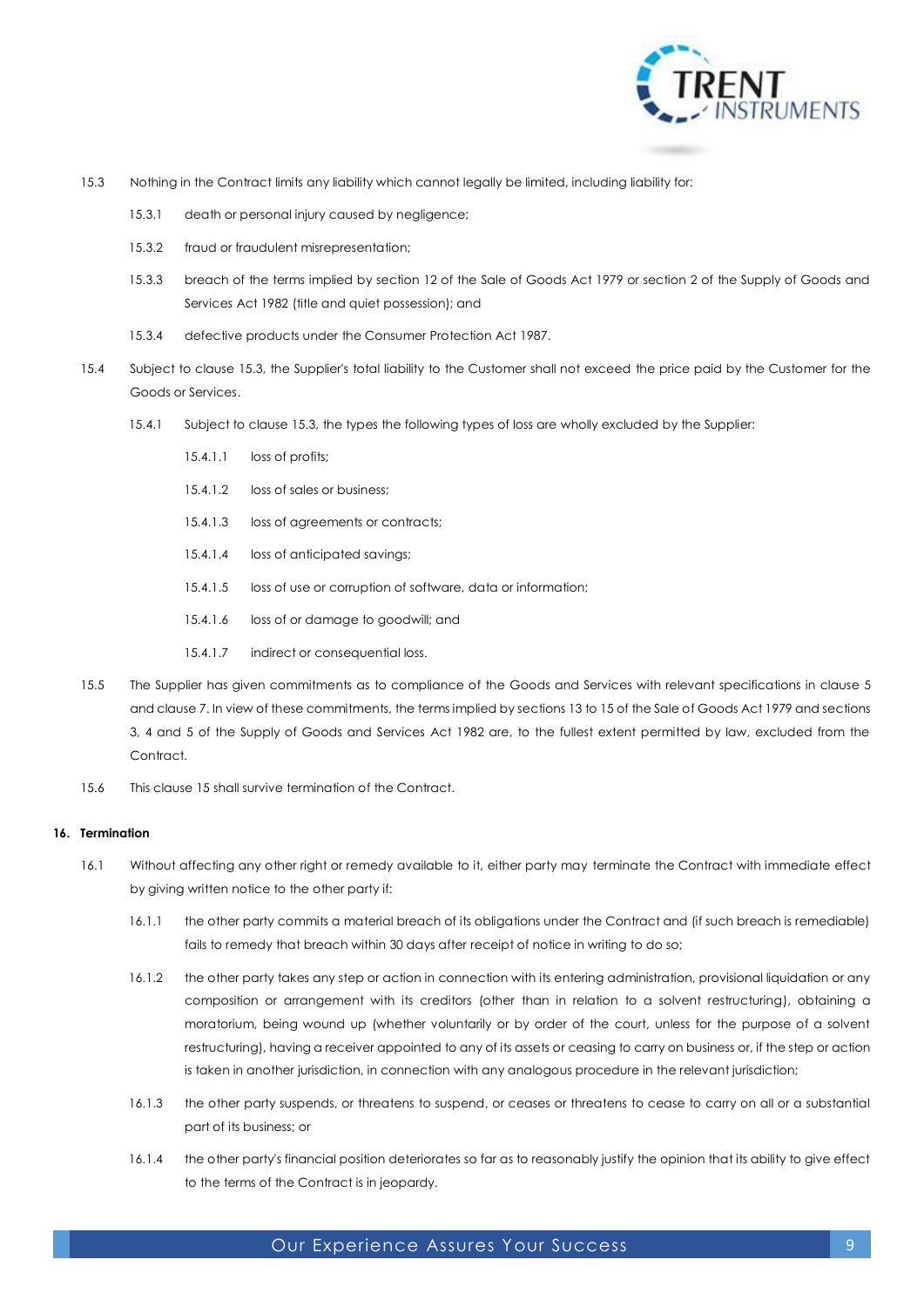

- 16.2 Without affecting any other right or remedy available to it, the Supplier may terminate the Contract with immediate effect by giving written notice to the Customer if:
	- 16.2.1 the Customer fails to pay any amount due under the Contract on the due date for payment; or.
	- 16.2.2 there is a change of Control of the Customer.
- 16.3 Without affecting any other right or remedy available to it, the Supplier may suspend the supply of Services or all further deliveries of Goods under the Contract or any other contract between the Customer and the Supplier if the Customer fails to pay any amount due under the Contract on the due date for payment, the Customer becomes subject to any of the events listed in clause [16.1.2](#page-8-0) to clause [16.1.4,](#page-8-1) or the Supplier reasonably believes that the Customer is about to become subject to any of them.

## **17. Consequences of Termination**

- 17.1 On termination of the Contract:
	- 17.1.1 the Customer shall immediately pay to the Supplier all of the Supplier's outstanding unpaid invoices and interest and, in respect of Services and Goods supplied but for which no invoice has been submitted, the Supplier shall submit an invoice, which shall be payable by the Customer immediately on receipt;
	- 17.1.2 the Customer shall return all of the Supplier Materials and Goods which have not been fully paid for. If the Customer fails to do so, then the Supplier may enter the Customer's premises and take possession of them. Until they have been returned, the Customer shall be solely responsible for their safe keeping and will not use them for any purpose not connected with this Contract.
- 17.2 Termination of the Contract shall not affect any rights, remedies, obligations and liabilities of the parties that have accrued up to the date of termination, including the right to claim damages in respect of any breach of the Contract which existed at or before the date of termination.
- 17.3 Any provision of the Contract that expressly or by implication is intended to have effect after termination shall continue in full force and effect.

## <span id="page-9-0"></span>**18. Force Majeure**

18.1 Neither party shall be in breach of the Contract nor liable for delay in performing or failure to perform, any of its obligations under the Contract if such delay or failure result from events, circumstances or causes beyond its reasonable control (a **Force Majeure Event**). In such circumstances the time for performance shall be extended by a period equivalent to the period during which performance of the obligation has been delayed or failed to be performed. If the period of delay or nonperformance continues for 12 weeks, the party not affected may terminate the Contract by giving 30 days' written notice to the affected party.

## <span id="page-9-1"></span>**19. Covid-19**

- 19.1 If a COVID-19 Trigger Event occurs, the Supplier may:
	- 19.1.1 require the Customer to negotiate in good faith an amendment to the Contract to mitigate the COVID-19 Trigger Event, which may include (without limitation) an increase to the price of the Goods and/or Services; and
	- 19.1.2 if no such amendment is made to the Contract within 30 days, terminate the Contract immediately by giving written notice to the Customer, in which case: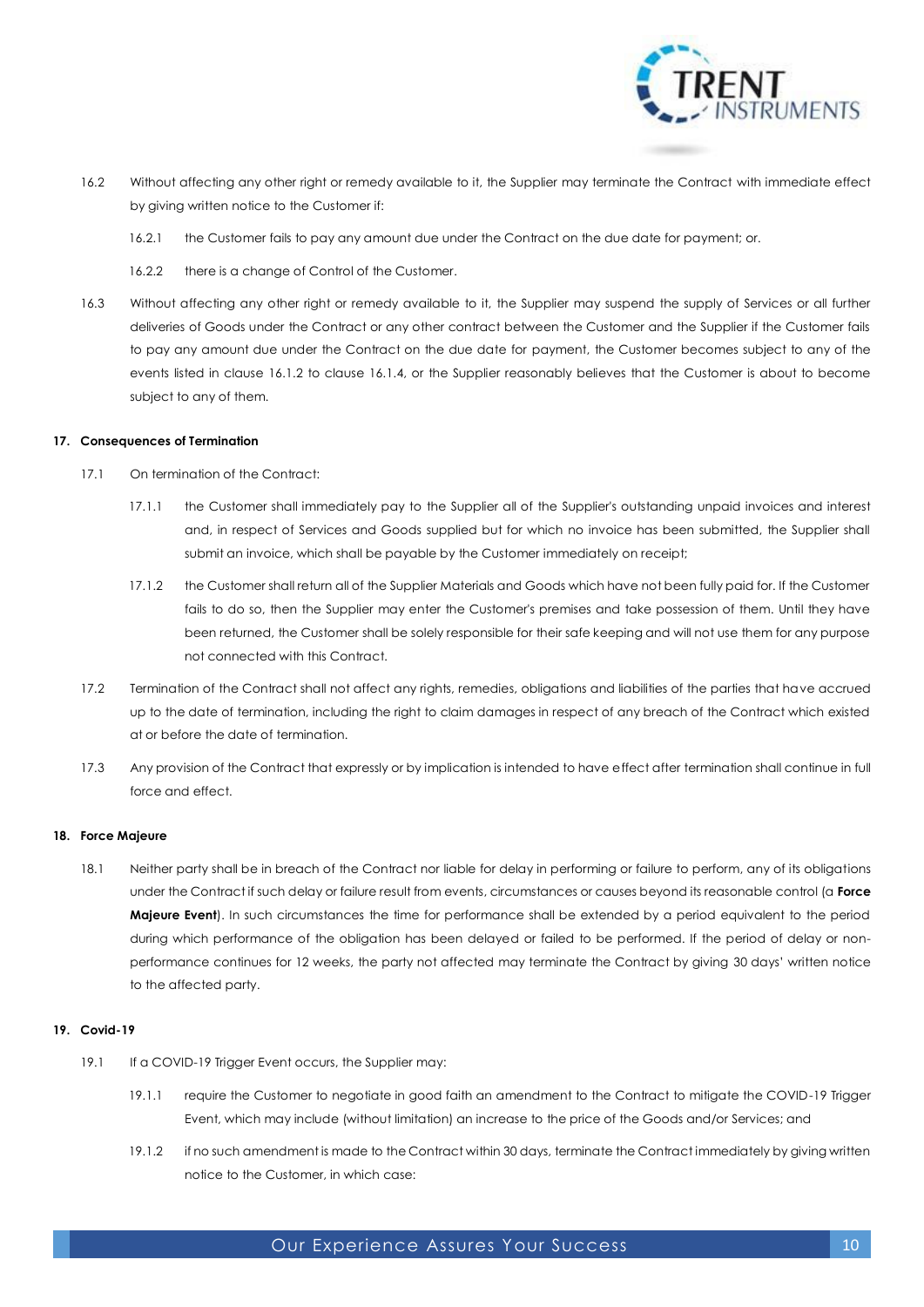

- 19.1.2.1 the Supplier shall be entitled to invoice the Customer for all costs incurred by the Supplier under the Contract up to the point of termination;
- 19.1.2.2 if Goods or parts and materials have been obtained to supply the Services and have not left the Supplier's premises, then the Supplier reserves the right to charge the Customer any storage costs and insurance costs for storing the Goods and such parts and materials and the Customer shall pay any such amounts if charged by the Supplier;
- 19.1.2.3 any invoice raised under this Conditio[n 19.1](#page-9-1) shall be payable by the Customer within 30 days; and
- 19.1.2.4 in the event that such invoice remains unpaid after 30 days, interest shall also be payable in accordance with claus[e 10.1.](#page-6-0)

#### **20. General**

#### 20.1 **Assignment and other dealings**

- 20.1.1 The Supplier may at any time assign, mortgage, charge, subcontract, delegate, declare a trust over or deal in any other manner with any or all of its rights and obligations under the Contract.
- 20.1.2 The Customer shall not assign, transfer, mortgage, charge, subcontract, delegate, declare a trust over or deal in any other manner with any of its rights and obligations under the Contract without the prior written consent of the Supplier.

#### 20.2 **Notices.**

- 20.2.1 Any notice given to a party under or in connection with the Contract shall be in writing and shall be:
	- 20.2.1.1 delivered by hand or by pre-paid first-class post or other next working day delivery service at its registered office (if a company) or its principal place of business (in any other case); or
	- 20.2.1.2 sent by fax to its main fax number or sent by email to sales@trentinstruments.co.uk.
- 20.2.2 Any notice shall be deemed to have been received:
	- 20.2.2.1 if delivered by hand, on signature of a delivery receipt or at the time the notice is left at the proper address; and
	- 20.2.2.2 if sent by pre-paid first-class post or other next working day delivery service, at 9.00 am on the second Business Day after posting or at the time recorded by the delivery service; and
	- 20.2.2.3 if sent by fax or email, at the time of transmission, or, if this time falls outside business hours in the place of receipt, when business hours resume. In this clause [20.2.2.3,](#page-10-0) business hours means 9.00am to 5.00pm Monday to Friday on a day that is not a public holiday in the place of receipt.
- <span id="page-10-0"></span>20.2.3 This clause does not apply to the service of any proceedings or other documents in any legal action or, where applicable, any arbitration or other method of dispute resolution.
- <span id="page-10-1"></span>20.3 **Severance.** If any provision or part-provision of the Contract is or becomes invalid, illegal or unenforceable, it shall be deemed deleted, but that shall not affect the validity and enforceability of the rest of the Contract. If any provision or part provision of the Contract is deemed deleted under this clause [20.3](#page-10-1) the parties shall negotiate in good faith to agree a replacement provision that, to the greatest extent possible, achieves the commercial result of the original provision.